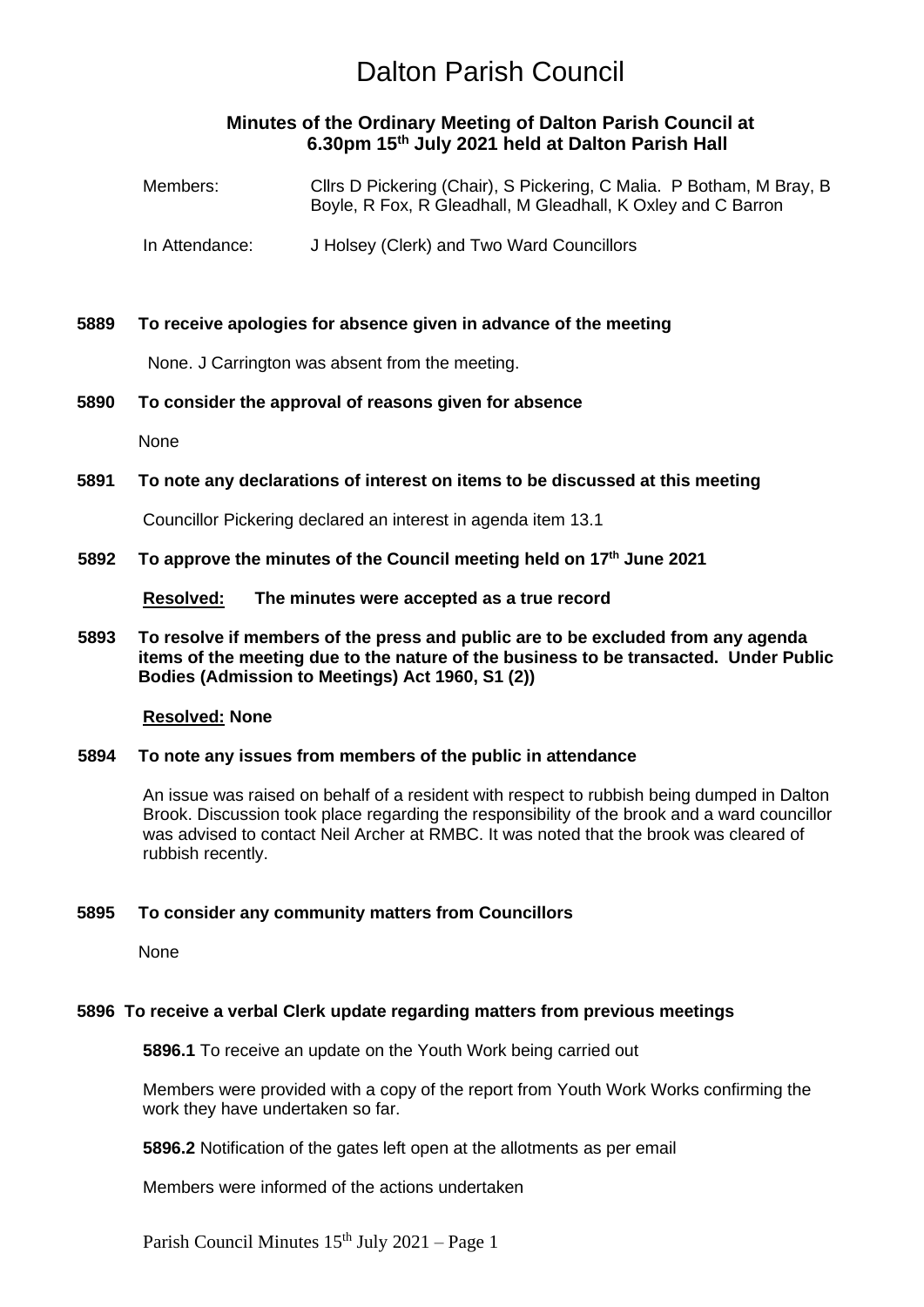# **5897 To consider financial matters including: -**

# **5897.1 The authorisation of payment of accounts since the last meeting (distributed at the meeting)**

**Resolved: The below payments were authorised at the meeting: -**

| CHQ/DD      | <b>Transaction Detail</b>       | <b>Date Paid</b> | <b>Total</b> | <b>Payee Name</b>            |
|-------------|---------------------------------|------------------|--------------|------------------------------|
| <b>DD</b>   | <b>Grass Cutting Contract</b>   | 26/05/2021       | £1,231.16    | Rotherham MBC                |
| DD          | Telephone/Broadband May         | 28/05/2021       | £89.36       | <b>XLN Telecom</b>           |
| DD          | Photocopier Chges Inv 73310     | 30/05/2021       | £13.20       | Copy Print Scan Limited      |
| DD          | <b>Litter Pickers Mobiles</b>   | 06/06/2021       | £21.17       | EE and T.Mobile              |
| DD          | Pension                         | 10/06/2021       | £701.59      | <b>Smart Pension</b>         |
| DD          | Pension                         | 18/06/2021       | £1,666.41    | <b>SYPA</b>                  |
| DD          | <b>Bill for May</b>             | 19/06/2021       | £68.71       | O <sub>2</sub>               |
| DD          | Gas Bill for May                | 21/06/2021       | £32.03       | CNG Power Up                 |
| DD          | Electricity 8/5-7/6/21          | 22/06/2021       | £89.62       | <b>British Gas</b>           |
| DD          | <b>Grass Cutting Contract</b>   | 26/06/2021       | £1,231.16    | Rotherham MBC                |
| DD          | Photocopying Chges Inv 73916    | 27/06/2021       | £13.20       | Copy Print Scan Limited      |
| DD          | Telephone & Broadband June      | 28/06/2021       | £84.24       | <b>XLN Telecom</b>           |
| DD          | <b>Litter Picker Mobiles</b>    | 07/07/2021       | £21.17       | EE and T. Mobile             |
| DD          | Pension                         | 12/07/2021       | £701.59      | <b>Smart Pension</b>         |
| <b>BACS</b> | Cleaning Materials-inv 615656   | 25/06/2021       | £284.15      | Ace Janitorial               |
|             | Silverwood Mem Wheel            |                  |              |                              |
| <b>BACS</b> | Refurb                          | 25/06/2021       | £359.67      | PA West - West Direct Build  |
| <b>BACS</b> | Detached Youth Work             | 25/06/2021       | £660.00      | Youth Work Works             |
| <b>BACS</b> | <b>Annual Fire Ext Service</b>  | 25/06/2021       | £126.55      | Chubb Fire and Security Ltd. |
| <b>BACS</b> | Expenses                        | 26/06/2021       | £1,313.04    | J Holsey                     |
| <b>BACS</b> | Memo of Fees 115042             | 26/06/2021       | £44.40       | Robert Ogle                  |
| <b>BACS</b> | <b>Salaries</b>                 | 26/06/2021       | £3,367.83    | Various                      |
|             | <b>Grant Sunnyside Supplies</b> |                  |              |                              |
| <b>BACS</b> | Minute 5884.2 Jun               | 26/06/2021       | £1,000.00    | Sunnyside Supplies           |
| <b>BACS</b> | <b>PAYE</b>                     | 26/06/2021       | £570.30      | <b>HMRC</b>                  |
| <b>BACS</b> | <b>Final Audit Fee</b>          | 02/07/2021       | £204.50      | Phil Parkin Limited          |

# **5897.2 To confirm the review of the bank statements to 30th June 2021**

**Resolved: - that the bank statements to 30th June was reviewed and approved**

### **5898 To consider and agree options for October sports camp/holiday club**

Members were advised of the children's holiday clubs which focused on sporting activities run by other parishes and their popularity.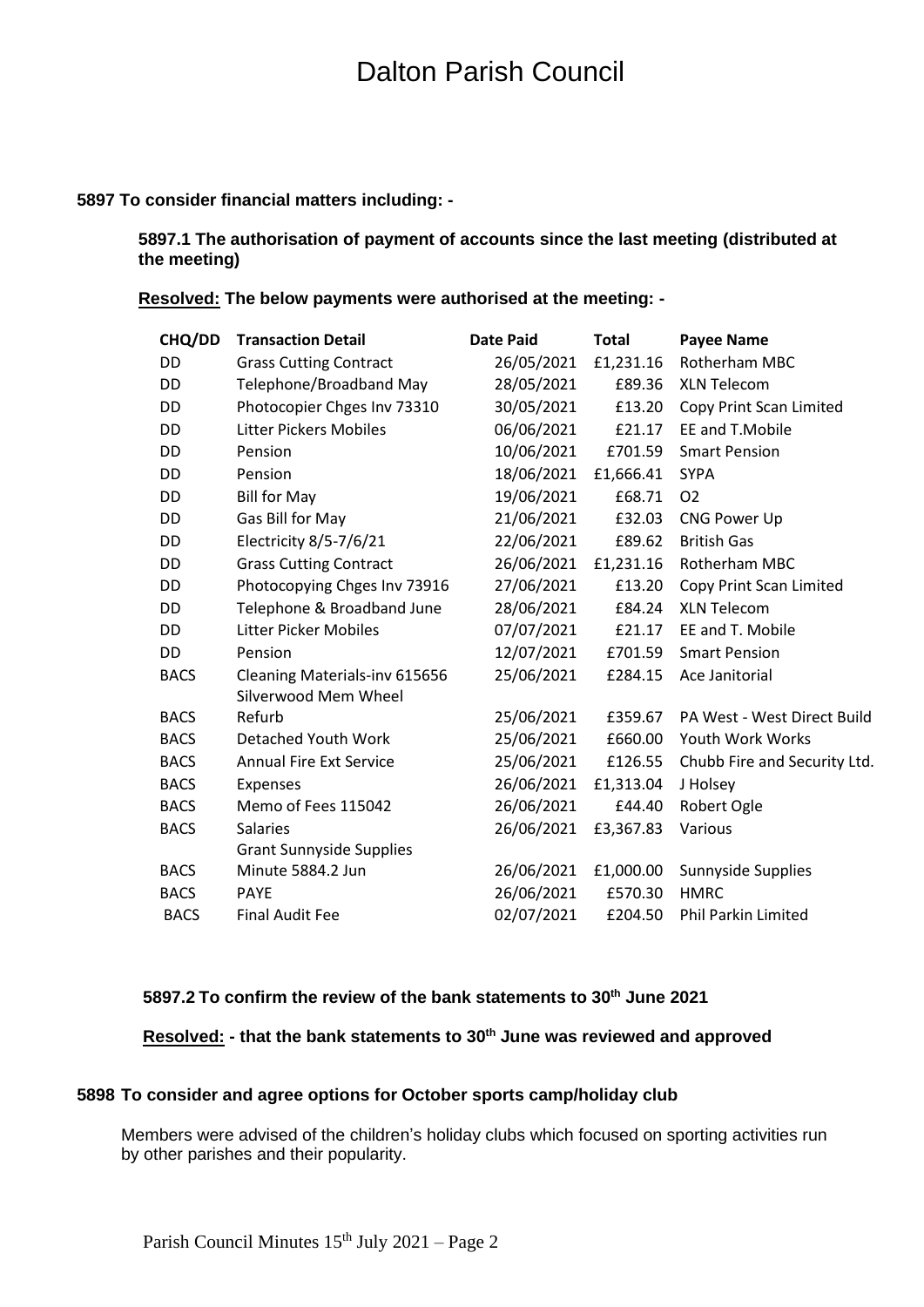Three prices had been sourced to run a club from Monday-Friday during October half term to undertake sports activities in the parish hall and incorporate the use of Magna Lane, weather permitting.

Discussion also took place regarding looking at a full year's activity programme including seated exercise for the elderly. A ward councillor confirmed he was aware of a comprehensive activity programme that was run by Brinsworth Parish Council over a 12-month period and advised he would look to try and assist with any shortfall, by way of grant, should the council look to undertake something similar.

**Resolved: - that the holiday club takes place week commencing 25th October for 5 days, 10.00am-3.00pm for children aged 5-11 years old. Activ Regen to undertake the programme.**

# **5899 To consider any general correspondence and publications including: - 5899.1To receive a summary and agree any actions for play inspections reports**

A summary of the recent reports was given at the meeting.

**Resolved: - that a price is sort for the gate repair at Sunnyside Play Area**

# **5899.2 To confirm notification to Councillors of training options**

The information had previously been emailed to councillors. It was noted Cllr Oxley was to undertake the "Flying Start" training over 20<sup>th</sup> and 21<sup>st</sup> July/

# **5900 To consider RMBC planning applications**

#### **5900.1 Planning weekly list 25 - 28**

#### **Resolved: The below planning items were noted: -**

RB2021/1315 - Land at Hawksworth Road East Herringthorpe - Erection of 15m high Streetpole with built-in cabinet and 3no. separate equipment cabinets

RB2021/1294 - 51 Nidderdale Place Bramley - Demolition of garage and erection of two storey/single storey side extension

RB2021/1279 - Trinity Croft C Of E School Dalton Lane Dalton - Application to undertake works to a tree(s) protected by TPO No. (No.2) 1977

#### **5901 To consider and agree any celebrations for the Queens Platinum Jubilee**

Members discussed the possibility of holding some form of community event in celebration of the Queens Platinum Jubilee.

**Resolved: - that the item be deferred until September meeting. Resolved: - that the clerk completes the paperwork to book a "flypast" by the Royal Airforce as the closing date for application is September, noting there will be no guarantee that this will be accommodated.**